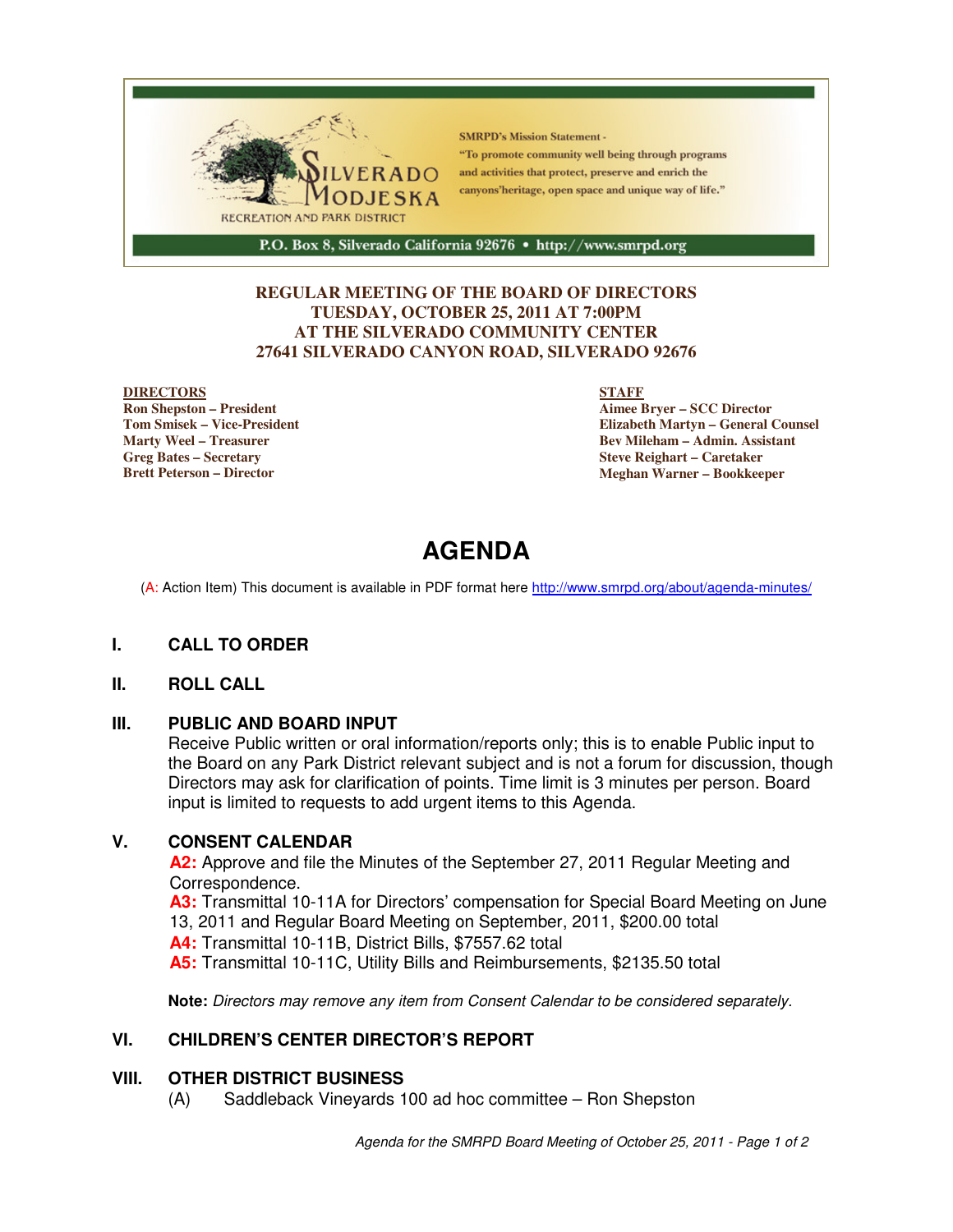- (B) CalEMA/FEMA Update Linda May
- (C) SMRPD hikes led by Joel Robinson Ron Shepston
- (D) Christmas In The Canyons Event Tom Smisek
- (E) Ranger Program Ron Shepston
- (F) **DIRECTOR'S COMMENTS: Pursuant to Government Code §54954.2** members of the Board of Directors or Staff may ask questions for clarification, make brief announcements, make brief reports on their activities. The Board or a Board member may provide a reference to Staff or other resources for factual information, request Staff to report back at a subsequent meeting concerning any matter, or direct that a matter of business be placed on a future Agenda.
	- (1) Director Smisek (2) Director Bates (3) Director Peterson
	- (4) Director Weel (5) Director Shepston

#### **IX. COMMITTEES**

NOTE: There will be no discussion of Committee issues unless agendized below or added to the Agenda by majority vote of the Board in Section III to address issues that require immediate attention for reasons to be explained in the motion to add. Other comments can be made under Director Comments.

#### **STANDING COMMITTEES AND REPRESENTATIVES:**

- (A) **RECREATION** (Peterson)
- (B) **FINANCE** (Weel)
- (C) **PERSONNEL** (Shepston)
- (D) **OPEN SPACE AND TRAILS** (Peterson, Bates)
- (E) **FACILITIES MAINTENANCE AND SAFETY** (Weel, Peterson)

#### **AD HOC COMMITTEES & REPRESENTATIVES:**

- (F) **ISDOC REPRESENTATIVE (**Shepston)
- (G) **PRESERVATION & RESTORATION** (Smisek)
- (H) **COMMUNICATIONS & DISTRICT OUTREACH** (Smisek)
- (I) **SILVERADO CHILDREN'S CENTER** (Shepston) **Children's Center Advisory Committee** (Shepston, Bryer) (Public Members: Dawn Lynch, Julia Jones-Tester, Deborah Johnson)

### **X. ADJOURNMENT**

The next regular meeting of the Board of Directors will be at the Silverado Community Center, 27641 Silverado Canyon Road at 7:00 PM on November 22, 2011.

Materials related to an item on this agenda submitted after distribution of the agenda packet are either available for public inspection at the Silverado Library, or posted on the SMRPD website at http://www.smrpd.org/about/agenda-minutes/. Materials prepared by SMRPD will be available at the meeting, those provided by others after the meeting.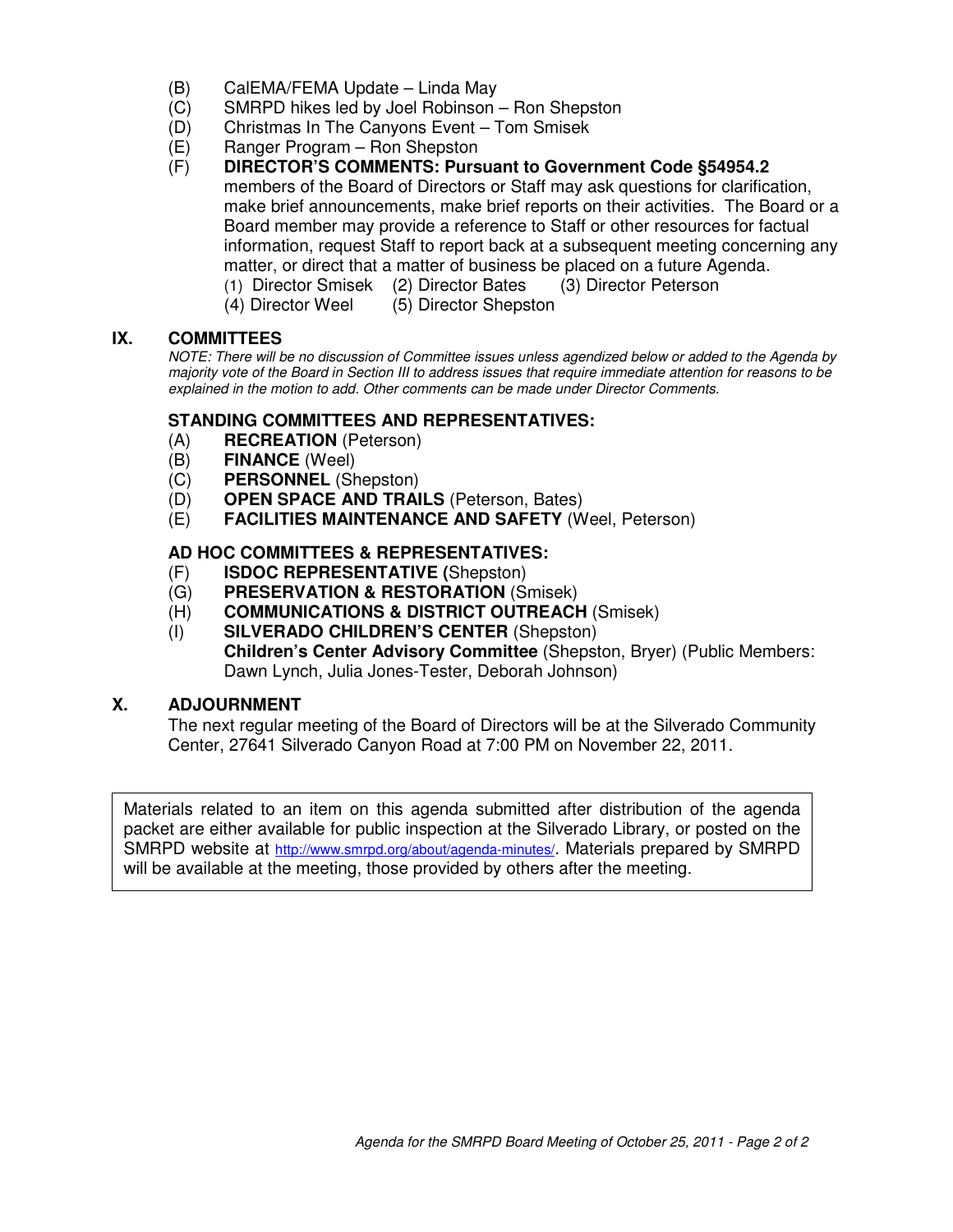### **LOCALLY GOVERNED DISTRICT LOCALLY GOVERNED DISTRICT LOCALLY CONSUMING THE LOCALLY CONSUMING A LOCAL CONSUMING CLAIMS TRANSMITTED FOR PAYMENT REPORT 10-11A**

Sil-Mod Rec. and Parks Dist. THE COUNTY AUDITOR IS AUTHORIZED TO PO Box 8 DRAW THIS CHECK FROM Silverado, CA 92676 **FUND: 728 BUDGET CONTROL: 728** 

| PAYEE NAME AND ADDRESS<br>SOCIAL SECURITY /TAX ID                                                | <b>DATE</b><br><b>INVOICE#</b> | <b>DEPT</b><br><b>V700</b> | <b>OBJT</b><br>REV/<br><b>BS ACCT</b> | <b>UNIT</b><br>900 | <b>AMOUNT</b> |                | <b>AC'S USE ONLY</b><br>DOC NUMBER | SC |  |
|--------------------------------------------------------------------------------------------------|--------------------------------|----------------------------|---------------------------------------|--------------------|---------------|----------------|------------------------------------|----|--|
| <b>VC-4415</b><br><b>Brett Peterson</b><br>P.O. Box 613<br>Silverado, CA 92676                   | 9/27/2011                      | <b>V700</b>                | 0100                                  | 900                | \$            | 50.00          |                                    |    |  |
| <b>VC-4543</b><br><b>Martin Weel</b><br>28614 Modjeska Canyon Road<br>Modjeska, CA 92676         |                                | <b>V700</b>                | 0100                                  | 900                | \$            | 50.00          | 1099                               |    |  |
| <b>VC-9989</b><br>Ron Shepston<br>P.O. Box<br>31311 Silverado Canyon Road<br>Silverado, CA 92676 | 9/27/2011                      | <b>V700</b>                | 0100                                  | 900                | \$<br>\$      | 50.00          | 1099                               |    |  |
| <b>VC-9990</b><br><b>Greg Bates</b><br>28100 Modjeska Canyon Road<br>Modjeska, CA 92676          | 9/27/2011                      | <b>V700</b>                | 0100                                  | 900                | \$<br>\$      | 50.00<br>50.00 | 1099                               |    |  |
| <b>VC-1539</b><br><b>Tom Smisek</b><br>P.O. Box 374<br>Silverado, CA 92676                       | 9/27/2011                      | <b>V700</b>                | 0100                                  | 900                | \$<br>\$      | 50.00<br>50.00 | 1099                               |    |  |
|                                                                                                  |                                |                            |                                       |                    | \$            | 50.00          | 1099                               |    |  |

The claims listed above totaling **\$200.00** of the Board of Directors of this District and I certify that the payees named who are described in Government Code Section 3101 have taken an oath or affirmation required by Government Code Section 3102. are approved for payment pursuant to an order entered in the Minutes

\_\_\_\_\_\_\_\_\_\_\_\_\_\_\_\_\_\_\_\_\_\_\_\_\_\_\_\_\_\_ \_\_\_\_\_\_\_\_\_\_\_\_\_\_\_\_\_\_\_\_\_\_\_\_\_\_\_\_\_\_\_\_\_ \_\_\_\_\_\_\_\_\_\_\_\_\_\_\_\_\_\_\_\_\_\_\_\_\_\_\_\_\_\_\_\_\_\_

APPROVED BY COUNTERSIGNED BY ATTESTED AND/OR COUNTERSIGNED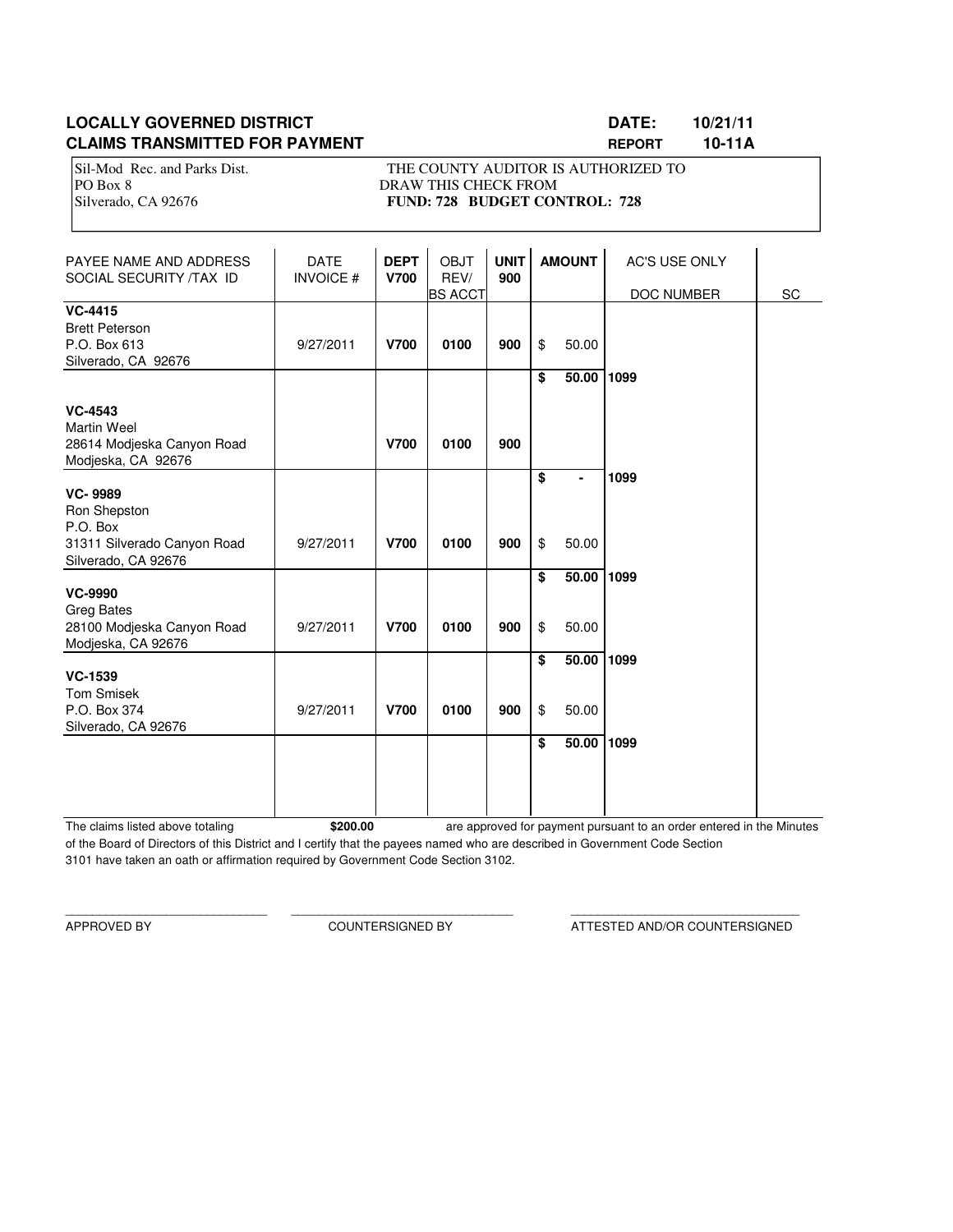| <b>LOCALLY GOVERNED DISTRICT</b><br><b>CLAIMS TRANSMITTED FOR PAYMENT</b>                                                                                     |                                                 |                                           |                                       |                    |                                                | DATE:<br><b>REPORT</b>      | 10/21/2011<br>10-11B |    |
|---------------------------------------------------------------------------------------------------------------------------------------------------------------|-------------------------------------------------|-------------------------------------------|---------------------------------------|--------------------|------------------------------------------------|-----------------------------|----------------------|----|
| THE COUNTY AUDITOR IS AUTHORIZED TO<br>Sil-Mod Rec. and Parks Dist.<br>P.O.Box 8<br>DRAW THIS CHECK FROM FUND: 728 BUDGET CONTROL: 728<br>Silverado, CA 92676 |                                                 |                                           |                                       |                    |                                                |                             |                      |    |
| PAYEE NAME AND ADDRESS<br>SOCIAL SECURITY /TAX ID                                                                                                             | <b>DATE</b><br><b>INVOICE#</b>                  | <b>DEPT</b><br><b>V700</b>                | <b>OBJT</b><br>REV/<br><b>BS ACCT</b> | <b>UNIT</b><br>900 | <b>AMOUNT</b>                                  | AC'S USE ONLY<br>DOC NUMBER |                      | SC |
| <b>VC-2027</b><br><b>COOKSMITH LANDSCAPING</b><br>630 N. TUSTIN AVE #1518<br>ORANGE, CA 92867                                                                 | <b>INVOICE #10193</b><br>INVOICE #10177         | <b>V700</b><br><b>V700</b>                | 1400<br>1400                          | 900<br>900         | \$340.00<br>\$235.00<br>\$575.00               |                             |                      |    |
| <b>VC-2760</b><br><b>MEGHAN WARNER</b><br>P.O. BOX 177<br>SILVERADO, CA 92676                                                                                 | <b>INVOICE #11-135</b>                          | <b>V700</b>                               | 1900                                  | 900                | \$250.00                                       |                             |                      |    |
| <b>VC-4740</b><br>HOME DEPOT<br>PO BOX 183176<br>COLUMBUS, OH 43218                                                                                           | INVOICE DATED: 10/05/11                         | <b>V700</b>                               | 1400                                  | 900                | \$250.00 1099<br>\$858.12                      |                             |                      |    |
| <b>VC-2865</b><br><b>STEVE REIGHART</b><br>27641 SILVERADO CYN ROAD<br>SILVERADO, CA 92676                                                                    | INVOICE #3015<br>INVOICE #3016<br>INVOICE #3017 | <b>V700</b><br><b>V700</b><br><b>V700</b> | 1900<br>1900<br>1900                  | 900<br>900<br>900  | \$858.12<br>\$315.00<br>\$315.00<br>\$1,500.00 |                             |                      |    |
| VC-<br><b>LINDA MAY</b><br>P.O. BOX 244<br>SILVERADO, CA 92676                                                                                                | INVOICE #2011-9-27-1                            | <b>V700</b>                               | 1900                                  | 900                | \$2,130.00 1099<br>\$1,244.50                  |                             |                      |    |
| VC-<br>RICHARD HALE, CPA<br>12671 PANORAMA PLACE<br>SANTA ANA, CA 92705                                                                                       | INVOICE DATED: 09/30/11                         | <b>V700</b>                               | 1900                                  | 900                | \$1,244.50 1099<br>\$2,500.00                  |                             |                      |    |
|                                                                                                                                                               |                                                 |                                           |                                       |                    | \$2,500.00 1099                                |                             |                      |    |
|                                                                                                                                                               |                                                 |                                           |                                       |                    |                                                |                             |                      |    |
|                                                                                                                                                               |                                                 |                                           |                                       |                    |                                                |                             |                      |    |
|                                                                                                                                                               |                                                 |                                           |                                       |                    |                                                |                             |                      |    |

The claims listed above totaling **1998 are approved for payment pursuant to an order entered in the Minutes** 

of the Board of Directors of this District and I certify that the payees named who are described in Government Code Section 3101 have taken an oath or affirmation required by Government Code Section 3102.

APPROVED BY COUNTERSIGNED BY ATTESTED AND/OR COUNTERSIGNED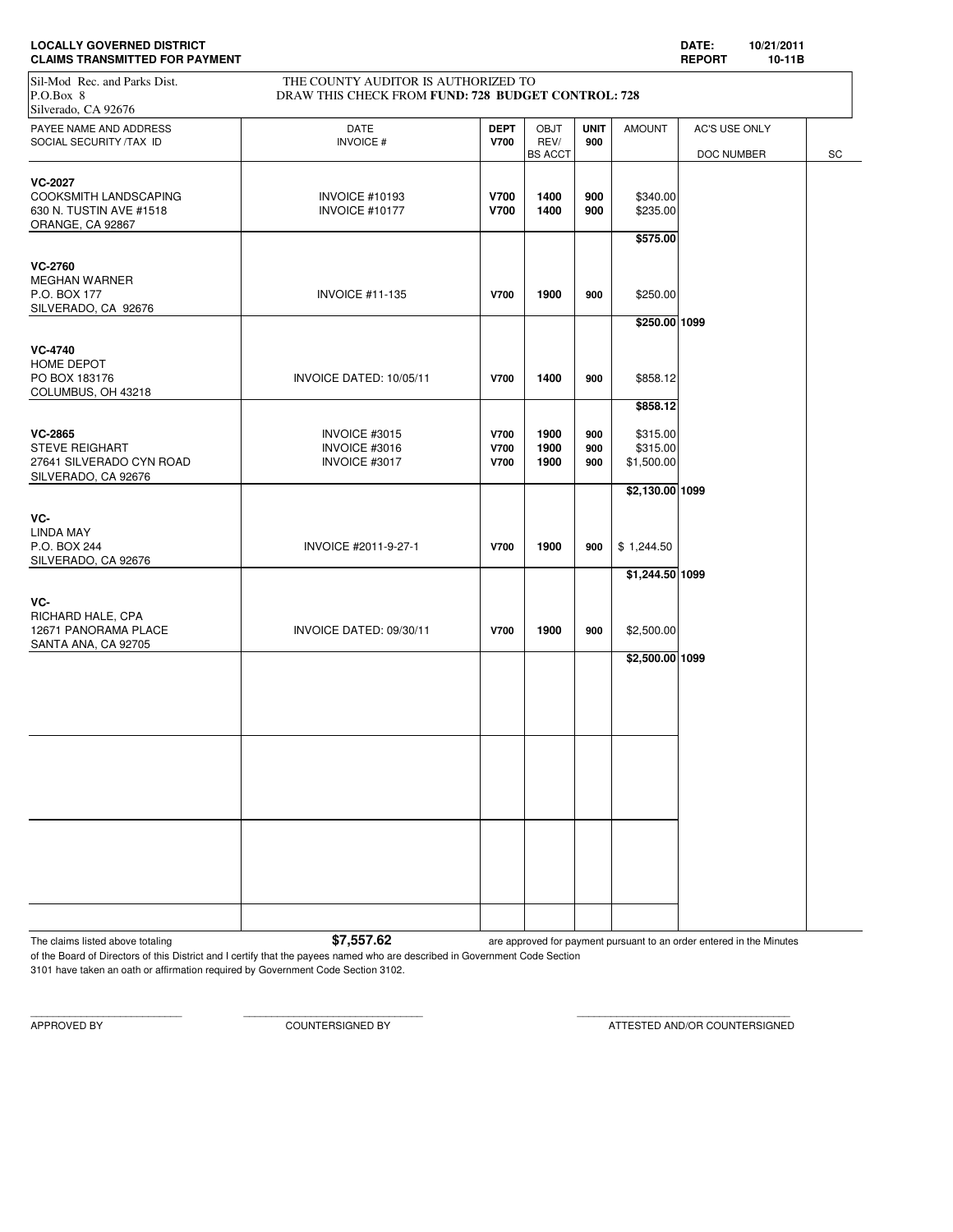#### **LOCALLY GOVERNED DISTRICT DATE: 10/21/11 CLAIMS TRANSMITTED FOR PAYMENT**

| DATE: | 10/2 |
|-------|------|
|       |      |

| <b>ULAIMU IIIARUMIIIILD I UII FATMLINI</b>                                  |                                                                                                                                                 |                                           |                                       |                    |                                                         | <u>ILEF</u> VIII<br>טורטו   |    |
|-----------------------------------------------------------------------------|-------------------------------------------------------------------------------------------------------------------------------------------------|-------------------------------------------|---------------------------------------|--------------------|---------------------------------------------------------|-----------------------------|----|
| Sil-Mod Rec. and Parks Dist.<br>P.O.Box 8<br>Silverado, CA 92676            | THE COUNTY AUDITOR IS AUTHORIZED TO<br>DRAW THIS CHECK FROM FUND: 728 BUDGET CONTROL: 728                                                       |                                           |                                       |                    |                                                         |                             |    |
| PAYEE NAME AND ADDRESS<br>SOCIAL SECURITY /TAX ID                           | DATE<br><b>INVOICE#</b>                                                                                                                         | <b>DEP</b><br>V700                        | <b>OBJT</b><br>REV/<br><b>BS ACCT</b> | <b>UNIT</b><br>900 | <b>AMOUNT</b>                                           | AC'S USE ONLY<br>DOC NUMBER | SC |
| <b>VC-1672</b><br>SMRPD (BofA Account)<br>P.O. Box 8<br>Silverado, CA 92676 | <b>REIMBURSEMENT OF CHECK #1889</b><br><b>PAID TO: JANI-KING</b><br>INVOICE #LAX10110466<br>INVOICE #LAX10110459                                | <b>V700</b><br><b>V700</b>                | 1400<br>1400                          | 900<br>900         | \$220.38<br>\$221.49<br>\$441.87                        |                             |    |
| VC-1672<br>SMRPD (BofA Account)<br>P.O. Box 8<br>Silverado, CA 92676        | <b>REIMBURSEMENT OF CHECK #1890</b><br><b>PAID TO: WASTE MANAGEMENT</b><br>INVOICE #0058503-2884-9                                              | <b>V700</b>                               | 2800                                  | 900                | \$209.90                                                |                             |    |
| <b>VC-1672</b><br>SMRPD (BofA Account)<br>P.O. Box 8<br>Silverado, CA 92676 | <b>REIMBURSEMENT OF CHECK #1891</b><br><b>PAID TO: IRWD</b><br>METER #55418830 09/21/11<br>METER #51441202 09/21/11<br>METER #56569388 09/21/11 | <b>V700</b><br><b>V700</b><br><b>V700</b> | 2800<br>2800<br>2800                  | 900<br>900<br>900  | \$209.90<br>\$10.29<br>\$149.72<br>\$242.46<br>\$402.47 |                             |    |
| <b>VC-1672</b><br>SMRPD (BofA Account)<br>P.O. Box 8<br>Silverado, CA 92676 | <b>REIMBURSEMENT OF DEBITS</b><br><b>PAID TO: SCE</b><br>ACCOUNT #2-25-699-8121 10/12/11<br>ACCOUNT #2-32-988-1767 10/12/11                     | <b>V700</b><br><b>V700</b>                | 2800<br>2800                          | 900<br>900         | \$84.97<br>\$681.71<br>\$766.68                         |                             |    |
| <b>VC-1672</b><br>SMRPD (BofA Account)<br>P.O. Box 8<br>Silverado, CA 92676 | <b>REIMBURSEMENT OF DEBITS</b><br>PAID TO: AT&T<br>714-649-2850 10/10/11<br>714-649-2428 10/10/11                                               | <b>V700</b><br><b>V700</b>                | 702<br>702                            | 900<br>900         | \$46.50<br>\$34.17                                      |                             |    |
| <b>VC-1672</b><br>SMRPD (BofA Account)<br>P.O. Box 8<br>Silverado, CA 92676 | <b>REIMBURSEMENT OF CHECK #1892</b><br><b>PAID TO: CLEAN PRODUCTS</b><br><b>INVOICE #366084</b>                                                 | <b>V700</b>                               | 1400                                  | 900                | \$80.67<br>\$233.91                                     |                             |    |
|                                                                             |                                                                                                                                                 |                                           |                                       |                    | \$233.91                                                |                             |    |
|                                                                             |                                                                                                                                                 |                                           |                                       |                    |                                                         |                             |    |
|                                                                             |                                                                                                                                                 |                                           |                                       |                    |                                                         |                             |    |
|                                                                             |                                                                                                                                                 |                                           |                                       |                    |                                                         |                             |    |

The claims listed above totaling **\$2,135.50** 

are approved for payment pursuant to an order entered in the Minutes

of the Board of Directors of this District and I certify that the payees named who are described in Government Code Section 3101 have taken an oath or affirmation required by Government Code Section 3102.

APPROVED BY COUNTERSIGNED BY ATTESTED AND/OR COUNTERSIGNED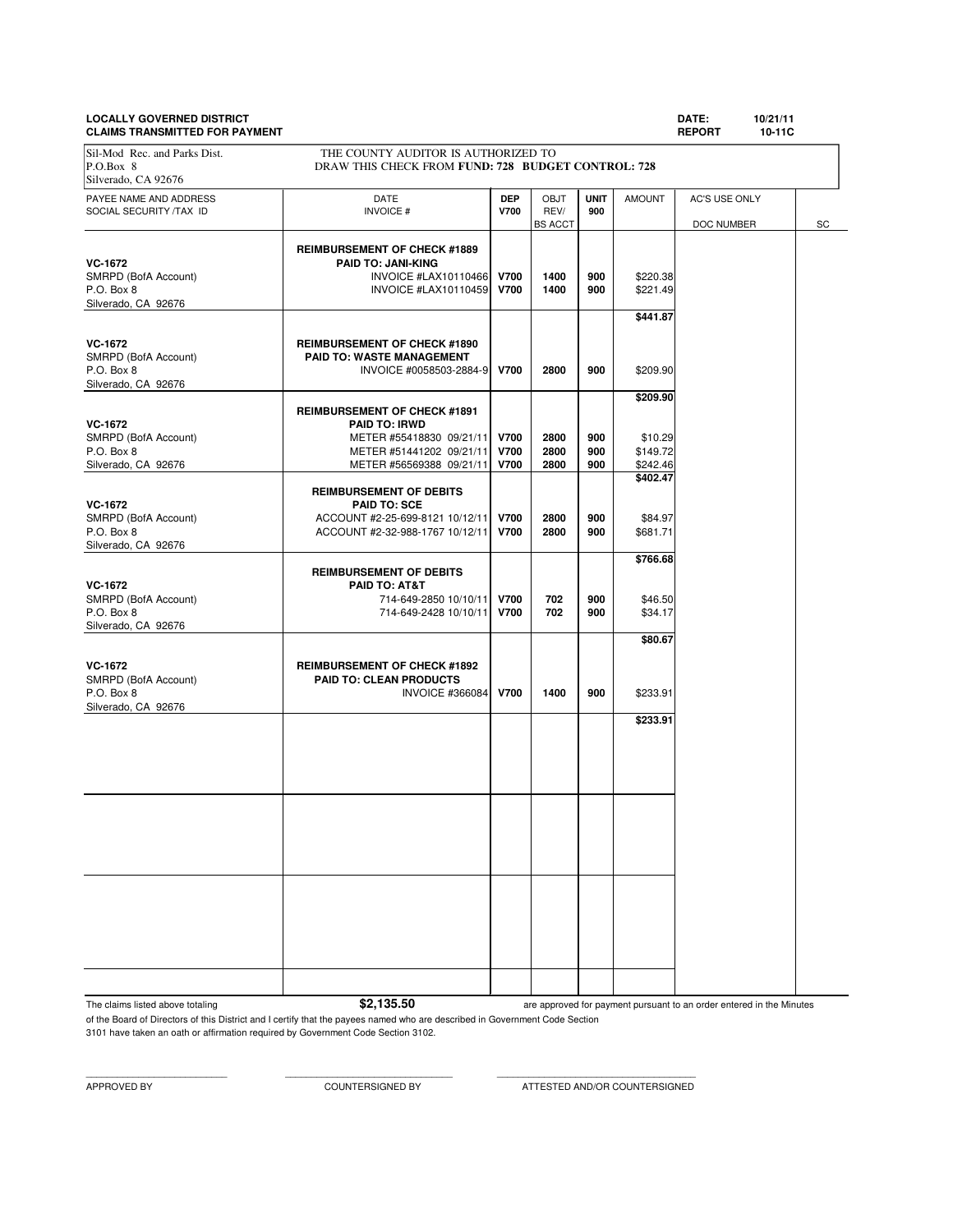

**SMRPD's Mission Statement -**"To promote community well being through programs and activities that protect, preserve and enrich the canyons'heritage, open space and unique way of life."

P.O. Box 8, Silverado California 92676 · http://www.smrpd.org

### MINUTES OF THE REGULAR MEETING OF THE BOARD OF DIRECTORS

### TUESDAY SEPTEMBER 27, 2011 AT 7:00 PM

#### AT THE SILVERADO COMMUNITY CENTER

#### 27641 SILVERADO CANYON ROAD, SILVERADO 92676

#### DIRECTORS STAFF

Ron Shepston - President **Aimee Bryer** - Scc Director

Tom Smisek - Vice President Elizabeth Martyn - General Counsel

Greg Bates – Secretary Bev Mileham - Admin. Assistant

Marty Weel - Treasurer Steve Reighart - Caretaker

Brett Peterson - Director Meghan Warner - Bookkeeper

### MINUTES

(A: Action Item) This document is available in PDF format at **http://www.smrpd.org** 

### **CALL TO ORDER**

The meeting was called to order at 7:05 PM by Director Shepston, who acted as chairperson.

### **ROLL CALL**

Directors Shepston, Smisek, Bates and Peterson were present. Caretaker Steve Reighart, Silverado Children's Center Director Aimee Bryer, and Admin. Assist. Bev Mileham

## **PUBLIC ATTENDANCE**

Robyn Chapman, Joanne Hubble, Debbie Seltzer, Linda May, Hank Rodgers, Mike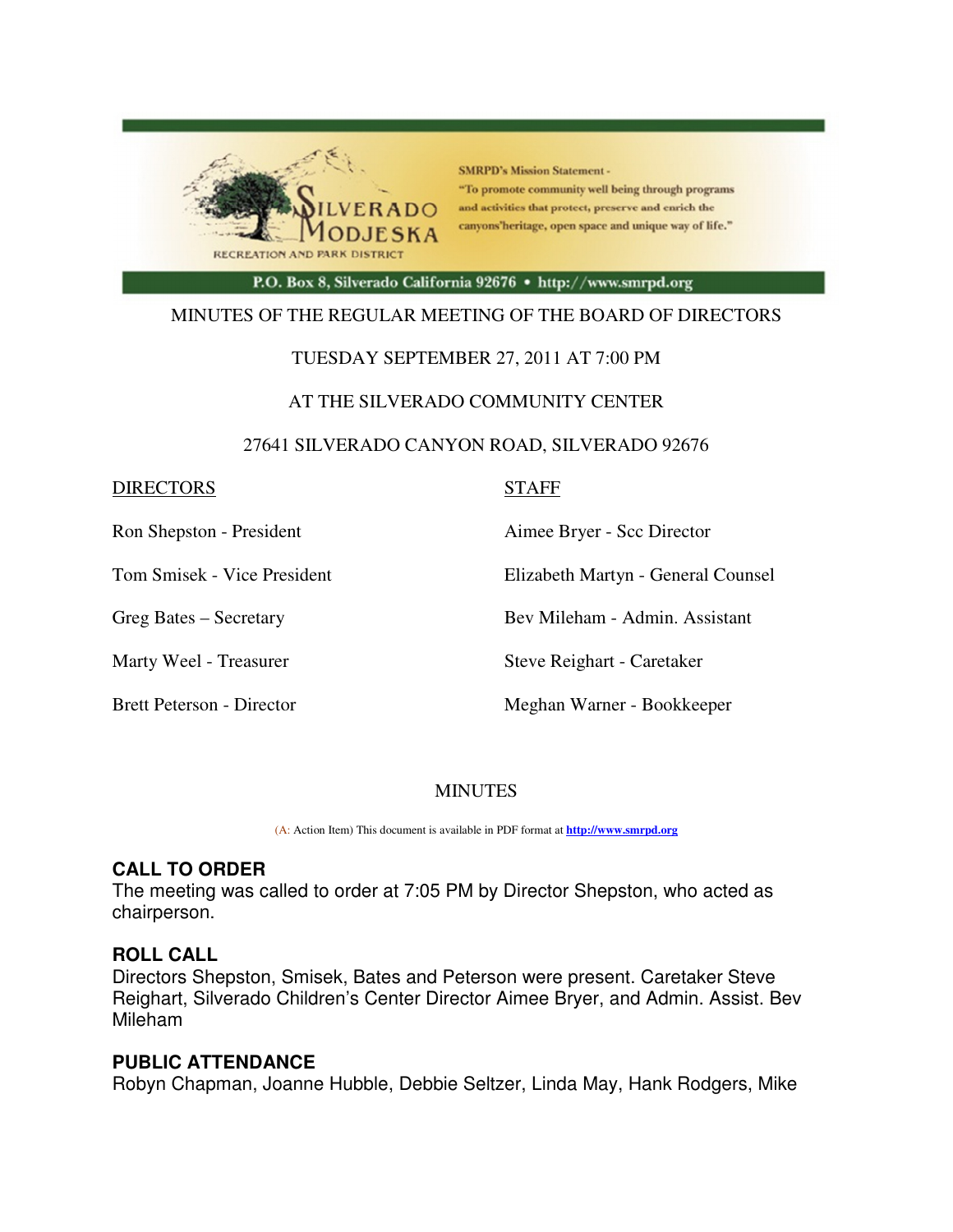Colgan, Judy T. Myers, Scott Breeden, Mike Boeck, Wendy Hayter, Annie Loui, Bob Hunt, John G. Harris, Dick Ertman, Rick Schultz, Mary Schreiber

## **PUBLIC AND BOARD INPUT ON NON-AGENDIZED ITEMS**

Bob Hunt asked if an item could be added to the Agenda.

## **1 st ACTION: Director Smisek made a motion to add to the Agenda a discussion about Santiago Canyon Adopt A Roadway. Director Bates seconded. Unanimously approved.**

Jane Bove, one of the Fair organizers was available for any questions pertaining to the upcoming Silverado Canyon Fair.

Wendy Hayter said there are some new activities, a professional group called Tombstone that does skits and shoot outs. And an educational group that teaches gold mining, and other things.

Chay Peterson wanted to clear up some controversy that The Canyon Land Conservation group helped the fair with insurance for political reasons, was not true.

The group simply wanted to help raise money for the Children's Center.

Rich Gomez came to speak about the Adopt A Highway program that is in the planning stages.

The Scenic corridor is located along Santiago Canyon road. Mr. Gomez shared ways in which the canyon communities can get involved. The plan includes trash pickup and can involve individual groups, families, scout troops, companies, etc. to work together and keep one of the designated sections called, a "reach" clean from debris. Supervisor Campbell supports and has endorsed the plan.

Mr. Gomez said there are some small costs involved and asked the Board for their support.

John Harris from the County of Orange, contracts manager of Public Works, was at the meeting and also spoke about the Adopt A Highway process. The County of Orange would like to partner with SMRPD, budgets are limited, so some other money will be needed to help pay for some signage. The County will order 18 standard sponsor signs. But there will be 2 Monument signs needed that Mr. Harris and Mr. Gomez have asked SMRPD to purchase.

The work on developing the "reaches" has been marked, maps and a manual have already been made. The GIS information is done. The County will supply all the equipment needed for the trash pickers.

Director Shepston says they will form an Ad Hoc committee with Bob Hunt, and Brett Peterson will head it up.

If the project gets completed in time for Earth Day, a dedication ceremony many be planned.

# **CONSENT CALENDAR PAYMENT OF DISTRICT BILLS**

2<sup>nd</sup> ACTION: Director Bates made a motion to approve the Consent Calendar with the Special Meeting Minutes of September 1<sup>st</sup>, 2011 and the Minutes of the Regular Board meeting August 23, 2011, correspondences, and District Bills. Director Smisek seconded, Unanimously approved.

**CHILDRENS CENTER DIRECTORS REPORT**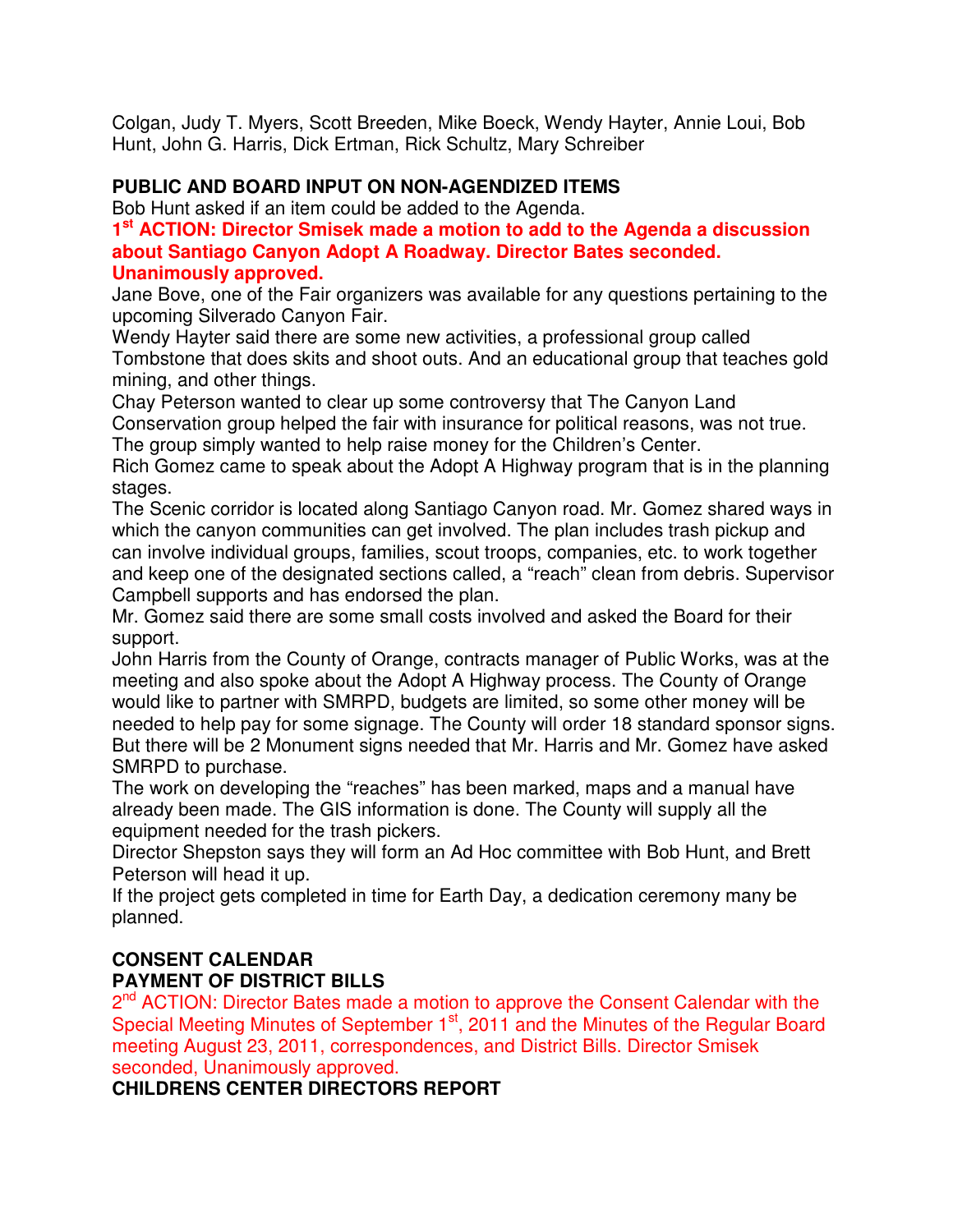Director Aimee Bryer gave Directors the Children's Center financials to review. There are some more new students. A workday is scheduled for Oct 15<sup>th</sup>, where rain gutter and asphalt repairs will be worked on. They are having problems with some tree roots, Director Peterson will contact an arborist for advise on this.

Fundraisers are being planned. The Canyon Land Conservation group donated \$1,000. Hikes with Joel Robinson are a success, and story hour with Ruth Loc is being enjoyed by the kids.

Director Shepston will advertise the Children's Center and all of its fundraisers on the SMRPD's website.

There were some concerns with the insurance on the van and state policies and regulations. Ms. Bryer and the Directors want to be sure they are following all the correct procedures, so Director Shepston will contact the DMV or Capri for advice on this.

# **OTHER DISTRICT BUSINESS**

( A ) Director Bates attended a meeting with the Board of Supervisors to discuss Saddleback Vineyards 100 acres. Their were no commitments made. The contributing factor is that SMRPD would manage the land with the communities support. More information will come later.

( B ) Chay Peterson commented on the Saddlecrest NOP development, she and others attended their meeting and wanted to know if trails had been designated and put on their maps that would be used by Mountain Bikers, and hikers etc. Ms Peterson said If the development was approved they wanted the County to establish trails that would be accessible to all.

( C ) Linda May gave a CalEMA/FEMA update. A bid packet draft has been made for the mobile home unit. Director Shepston is seeking counsel to make sure the packet meets all the legal requirements.

Solicitation for bids has been posted twice.

Director Bates has met with the County to discuss the permitting process. Mr. Bates has met with Zoning specialists, and will now meet with surveyors to check the flood plane elevations.

( D ) All Canyon's Cleanup was a huge success. Director Smisek and Phil McWilliams together worked on the project. 7 Bins were filled. Rick Schultz was thanked for his help and donations.

SMRPD financed the cleanup. There were a few monetary donations received from residents for the project as well.

( E ) Mike Colgan and Robin Chapman are working together on the Grants Land & Water Conservation Fund. They are looking for others that would like to help also.

# **DIRECTORS COMMENTS**

Director Peterson asked that all future correspondences that have been received from the SMRPD website to go to all the Directors.

Director Bates said there was some illegal grading going on in Modjeska that could potentially be dangerous during heavy rains and could cause mud slides.